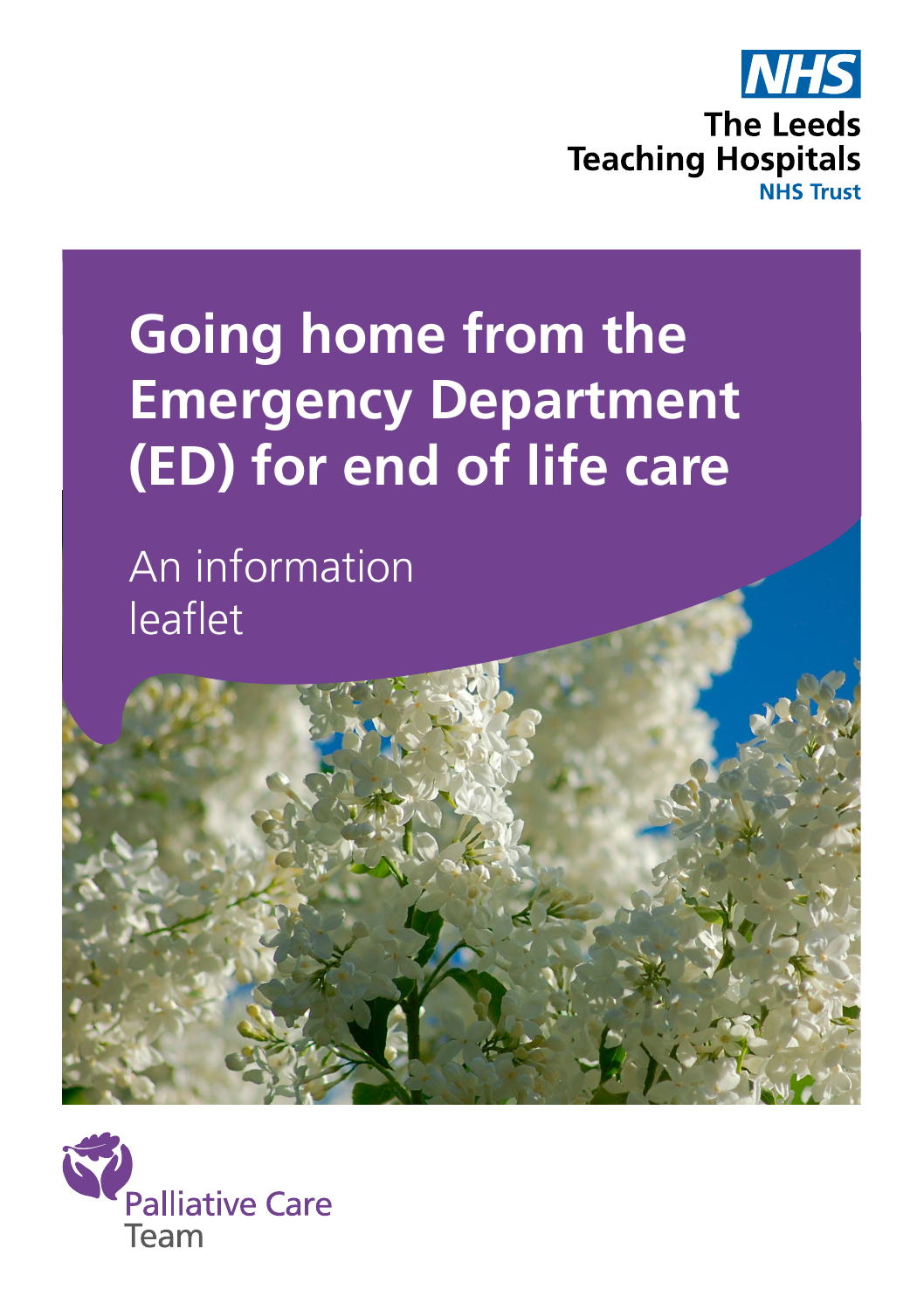You and your family / carer have expressed a wish to go home for end of life care. We will do our very best to achieve this.

We need to act quickly to organise this discharge and will make sure you and your family / carer are included in all discussions and plans.

This may be a worrying time for all of you. It is important for us to make sure you fully understand what is involved in your transfer home.

The hospital and community team will work together to organise your discharge.

## **Things that we will discuss with you:**

- Your plans and wishes
- Who will support you at home
- Care available in the community on discharge
- Medicines that might be needed
- What may happen if your condition changes suddenly

Please speak to the team looking after you and your family / carer if you have any questions, they are here to support you at this time.

# **ReSPECT**

As we plan your discharge together, we may discuss whether or not readmission to hospital for treatment would help you and if you would want to be readmitted. Recommendations about care and treatment, including hospital readmission, will be recorded on a form called ReSPECT. This form is given to you to keep in your house and the information is recorded on the computer system for community professionals to be able to read (such as Neighbourhood Team, GP and the hospital team involved in your care).

These recommendations can help the people looking after you make treatment decisions if you are too unwell to say what your wishes are.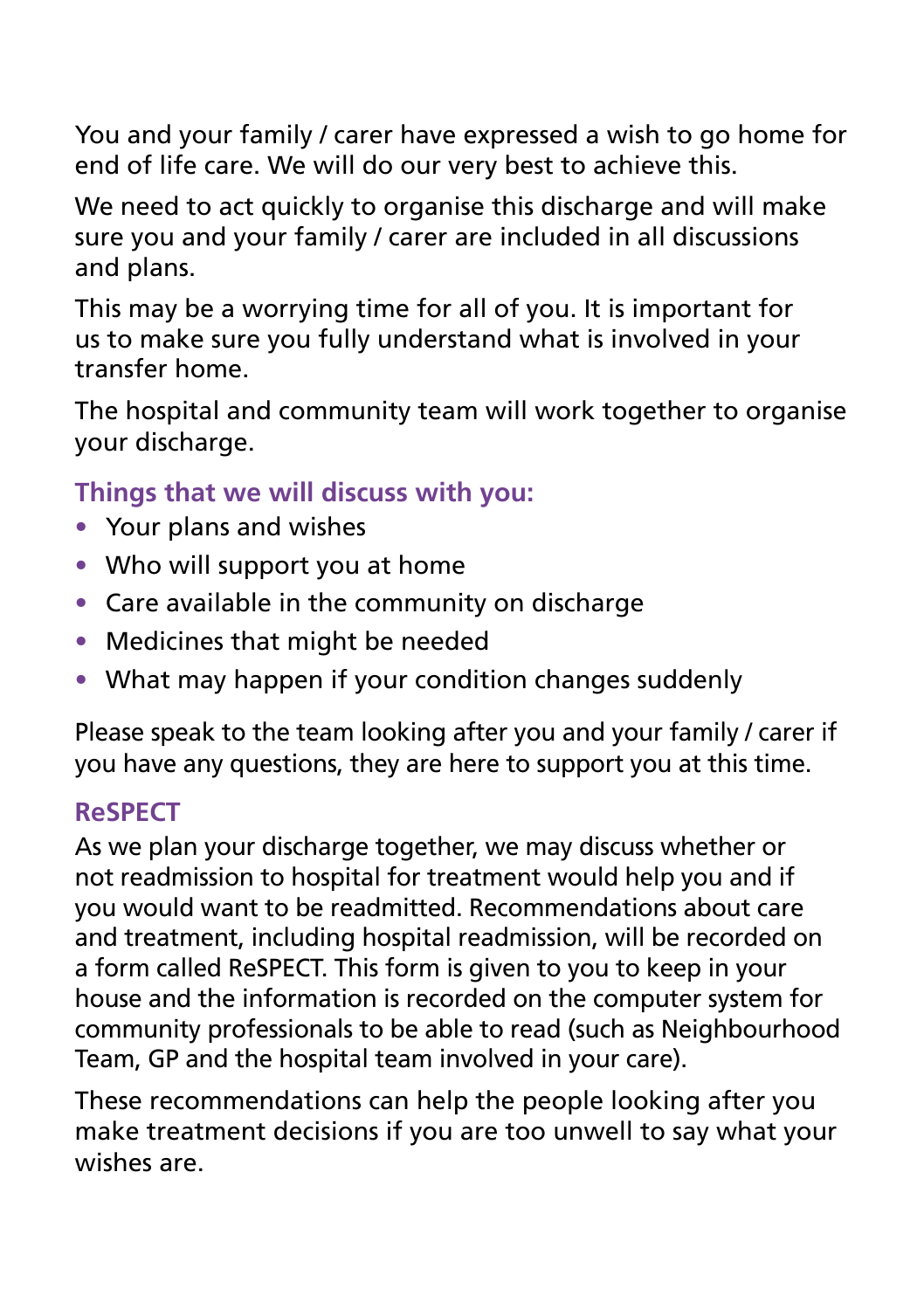#### **Medications**

Medicine that is not helpful at this time may be stopped and new medicines prescribed. If needed, the Emergency Department will prescribe medicines to go home with for symptoms such as pain, agitation or sickness. Injectable medicines will be given by a registered nurse in the community when needed, at the right time and just enough for comfort.

#### **Transport**

A dedicated Palliative Care Ambulance Service may be able to respond at short notice to transfer you to your preferred place of care. If the Palliative Care Ambulance Service is unavailable, other patient transport will be used. Your family / carer can travel with you in the Palliative Care Ambulance.

Once home, if you do not understand anything, please talk to your GP or Community Neighbourhood Team. You can also discuss with the out of hours GP or 111.

## **Useful contact details**

(to be completed on discharge by ED nurse)

## **Patient's GP:** .......................................................................................

**Community Neighbourhood Team:** 

.............................................................................................................

**Community Neighbourhood Team out of hours (Leeds only) Tel. 0300 003 0045**

**For out of hours advice, you can also telephone the Leeds Palliative care emergency helpline (part of NHS 111): 0345 605 0621 or contact: NHS 111 directly if out of Leeds area.**